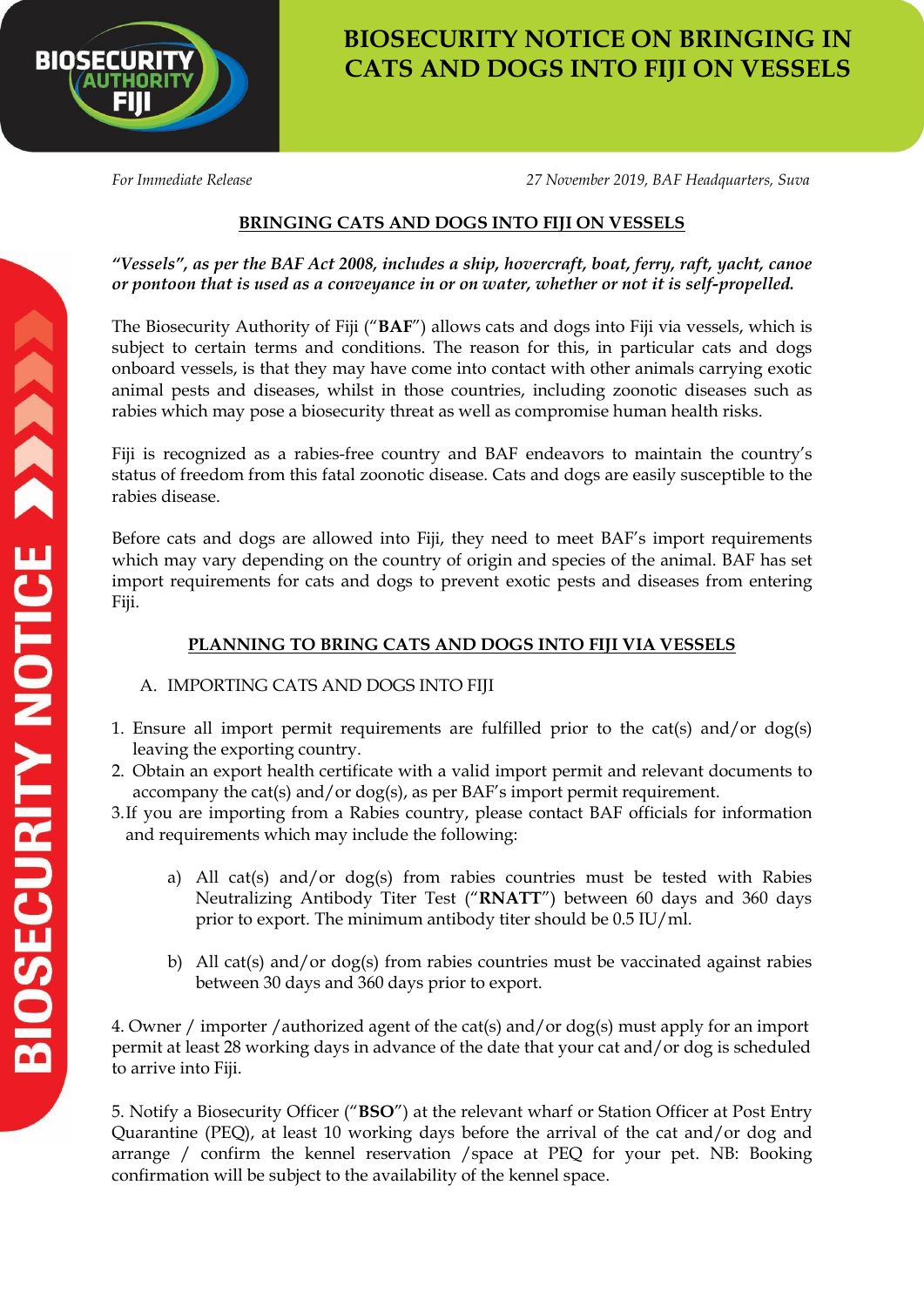6. The cat and/or dog, upon arrival into Fiji, will be subjected to mandatory veterinary inspections onboard the vessel(s) upon arrival at the first port of entry into Fiji and medications taken by your cat and/or dog must be declared.

7. Original documentation pertaining to the cat and/or dog will be verified by a BAF veterinarian and a BSO at the first port of entry. These documents include, but may not be limited to, the updated vaccination record, laboratory test results, other treatment records as per the import permit requirement(s) and health certificate from the competent authority of exporting country.

8. All of the cat(s) and/or dog(s) waste must be disposed in a manner approved by BAF or otherwise advised. These arrangements may change on a port-by-port basis; therefore, you are advised to contact BAF and make the necessary arrangements.

9. If you require your animal to come ashore then it is mandatory for verification of documents and inspection onboard the vessel upon its arrival at the first port of entry and then to be quarantined

- a) At the **PEQ** Facility at Koronivia, Nausori: A BSO will escort the cat(s) and/or dog(s) from the first port of entry to PEQ with the applicable BAF fees and charges: OR
- b) Animal can be quarantined on the vessel and MUST strictly remain on the vessel throughout the quarantine period with the applicable BAF fees and charges.

10. Routine inspection and monitoring of the cat(s) and/or dog(s) will be carried out by BAF Veterinarians and BSOs and the animals will be released to the importer/owner once the quarantine period is over.

11. Duration of quarantine will vary based on the animal's country of origin.

*Note***:** *The ports of entry are Suva (Kings) Wharf, Lautoka (Queens) Wharf, Vuda Marina, Denarau Marina and Savusavu Port. Upon arrival of the animals at the above mentioned ports, the cat and/or dog can be quarantined on vessel OR conveyed to the PEQ Facility in Koronivia, Nausori via a domestic flight or by approved vehicle via road under supervision of BSOs. The arrangement for transport and fees incurred over this course will be borne by the owner/importer.* 

B. CATS AND DOGS UNDER BOND

1. An on-board Bonding form/ certificate must be obtained from BAF for bonding of any cat(s) and/or dog(s) in Fiji's territorial waters. Cat(s) and/or dog(s) will be required to remain secured on-board the vessel at all times while in Fiji's territorial waters and will not be permitted to come ashore.

2. Cat(s) and/or dog(s) coming from rabies free countries will only be allowed to cruise during the bonding period. Cat(s) and/or dog(s) origin of Pacific Island Countries (PICs) coming from PICs need to provide country of origin certificate with other documents. However, Cat(s) and/or dog(s) origin of other rabies free countries require vaccination certificate against rabies and Rabies Neutralizing Antibody Titer Test ("RNATT") results with other necessary documents to provide assurance. BAF Veterinary team will assess the document and will approve cruising if provided documents are satisfactory. The